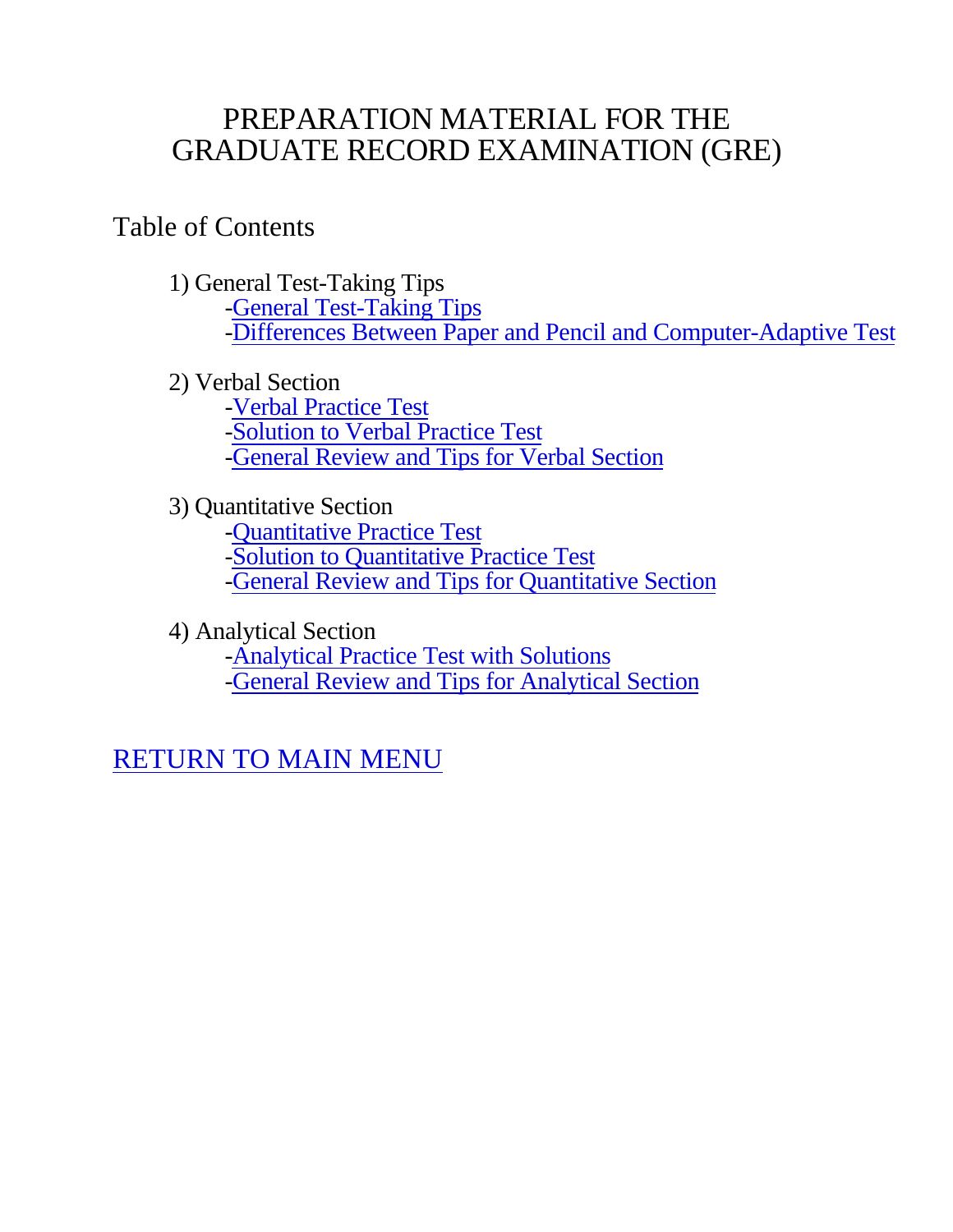**Page 1 of 18**

## **PROJECT 1000: The Second Thousand**

#### **What are some practical tips to help prepare students for the GRE general test?**

a. Read the free official *GRE Registration & Information Bulletin* you use to register for the test carefully and completely. It contains a great deal of valuable information, but its prose is very terse and economical with words. Some of the most important tips are given almost in passing. We suggest therefore that you read every word of the bulletin and outline all information related to preparing for the GRE. Pay particular attention to the sections on "Registration", "Taking the GRE Tests", "Score Reporting", "Preparing for the Tests", "Test-Taking Strategy", "General Test Sample Questions with Explanations", and "Practice General Test."

b. Take the GRE general test and, if required by the programs/universities to which you will be applying, the GRE subject test in your field no later than the December preceding the Fall semester for which you are seeking admission to graduate school. Project 1000 strongly encourages you to take the GRE general test either in June between your junior and senior years (when most students are not taking classes and thus have plenty of time to prepare for the test without major distractions) or in October of your senior year (when if something goes wrong unexpectedly such as a sudden illness you can still take the test in December in time for your application to graduate school to be complete before most graduate program deadlines).

c. If at all possible, begin preparing/studying for the GRE at least six weeks to two months prior to the date on which you plan to take the test. Be sure to register for the test even earlier in order to avoid missing the registration deadlines (printed on the back cover of the official *GRE Registration & Information Bulletin*). Try to commit at least an uninterrupted 30 minutes every day. It is generally more effective to work every or nearly every day for at least a few minutes than to work less often for larger amounts of time. Try to avoid having to "cram" a few days before the test date since this is considerably less effective than a more paced effort over a longer period of time. Nevertheless, generally speaking *any* preparation is an improvement over no preparation at all. Because the test presumes a certain familiarity with directions, question and answer formats, test procedure, and the parameters of the material being tested, you will be at a disadvantage compared to other test-takers if you do not make a reasonable effort to orient yourself to the test as fully as practicable.

d. Most experts agree that the best form of practice for the GRE is trying to answer actual old test questions under simulated circumstances. This form of practice familiarizes you implicitly with the testtaking situation, the type and range of subject material that will be covered, and test directions. It also allows you to experiment with and practice different strategies/approaches to analyzing and answering the questions asked (for example, skimming the questions in the reading comprehension portion of the verbal ability section before reading the passage itself versus reading the passage thoroughly first then the questions or skimming both the reading passage and questions before thoroughly reading the passage, etc.). Different strategies are more effective than others for different people; whatever helps you answer the most questions correctly within the time allotted is the most effective strategy for you. The only way you can hope to find out what strategies work most effectively for you is to experiment with various approaches to actual old GRE questions and to analyze the results *before* the test date. Areas you need to work on more than others (such as, for example, how to use the Pythagorean theorem to help solve a geometry problem or what is the meaning of "saturnine") will become readily apparent. Practice with simulated testing situations should also help to greatly reduce test-anxiety.

After each simulated testing session be sure to review carefully the questions you were unable to answer correctly until you understand both how to answer the question correctly and expeditiously and why you answered it incorrectly. Look up all mathematical formulae or vocabulary words you encounter that you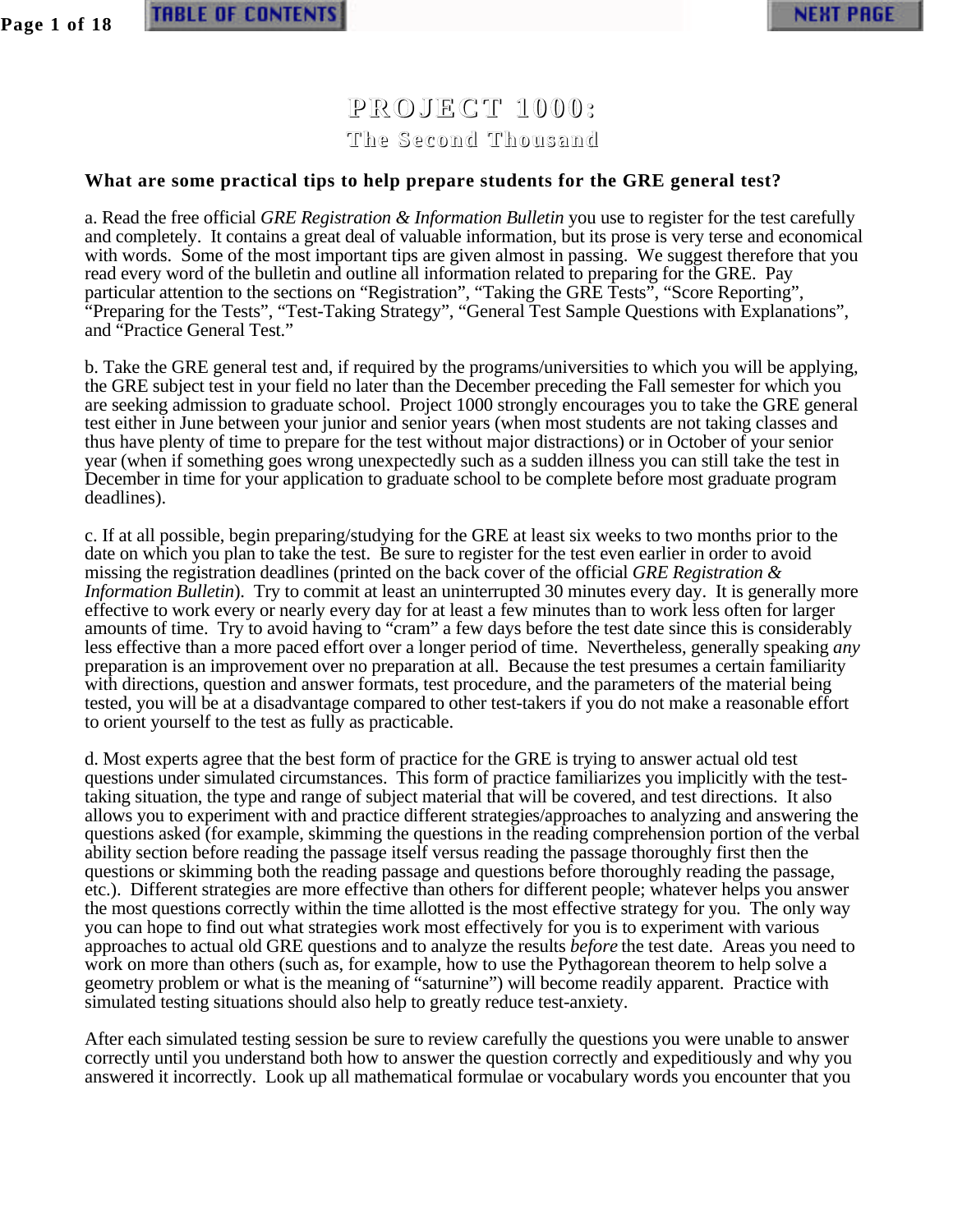do not know. One possible schedule you may wish to try is to take one 30 minute verbal, quantitative, or analytical ability section on the first day (being sure to time yourself). The next two days you might check your answers to see whether they are correct and figure out both why you failed to answer correctly the incorrect ones and how the correct answers can be arrived at as expeditiously as possible. On the fourth day, if you have finished reviewing your first practice section, you would be ready to take another section under simulated testing conditions. After you have repeated this process several times, having taken and carefully reviewed several sections each of analytical, verbal, and quantitative reasoning, you may want to start concentrating on the section(s) which give(s) you the most difficulty and/or those sections most important to the academic field in which you intend to study (for example, the quantitative section for mathematics or engineering, the verbal section for English literature or history, the analytical section for philosophy, etc.). You may also determine at this point whether or not you need to spend time doing a basic math review.

e. The free official *GRE Registration & Information Bulletin* has one section each of verbal ability, quantitative ability, and analytical ability old test questions taken from previously administered actual GRE general tests. Additional actual old GRE general tests may be ordered directly from the Educational Testing Service (publishers of the GRE) using the "GRE Publications Order Form" found in the back of the official *GRE Registration & Information Bulletin*. They are available in both printed (approximately \$15 for 1992-93) and software (approximately \$80 during 1992-93) forms under the name *Practicing to take the GRE General Test*. In addition to six actual GRE general tests with answers, the printed version of this series now (#9 on but not earlier editions) also includes one additional test with explanations and a math review section . Older editions (#8 and earlier) of the printed version provide three additional old actual GRE tests, but without the math review or any explanations of how to arrive at the correct answer given. The software version has included the latter for some time. When ordering be careful not to confuse the various subject test practice booklets with those of the general test. Please note that although many commercial vendors have GRE preparation booklets of varying comprehensiveness and utility for sale, only GRE/ETS own the copyright to actual old GRE questions. Other companies must write their own simulated questions in an attempt to replicate the copyrighted actual GRE test. If at all possible, you should try to practice with actual old GRE questions. To save money, you may want to pool your resources with friends and order *Practicing to take the GRE General Test* to share with them or buy it yourself with a prearrangement to resell it to someone else who will be taking the test later than you (after you have already taken the test and no longer have need for it).

f. The quantitative ability section of the GRE General Test includes *only* arithmetic, algebra, and geometry (*excluding* the ability to construct proofs). It does *not* include or require any trigonometry or calculus. The math review sections of the free official *GRE Registration & Information Bulletin* and especially the more detailed official *Practicing to take the GRE General Test* (official printed version #9 or later or any official software version) sold by GRE/ETS are excellent places to start your review. Most of the commercial guides available also have excellent math review sections. The advantage of using a math review designed especially for the GRE is that it helps you save time and effort by focusing immediately on what you need to know to do well on the test without wasting any time on the innumerable things you do *not* need to know to do well on the quantitative ability section of the GRE general test.

g. The analytical ability section of the GRE general test requires *no* knowledge of formal logic or the terminology of formal logic. To quote p. 31 of the 1992-93 official *GRE Registration & Information Bulletin* "analytical reasoning problems can be solved using knowledge, skills, vocabulary, and computational ability (simple addition and subtraction) common to college students." However, because many students at first find the questions in both the analytical reasoning and logical reasoning subsections of the analytical ability section of the GRE general test unusual at best and somewhat bizarre at worst, it is essential that you familiarize yourself with the format of the questions and expected answers. The only effective method doing this that Project 1000 can suggest is for you to practice these questions for as long as necessary until you are comfortable with the format and can answer them reasonably confidently, accurately, and expeditiously.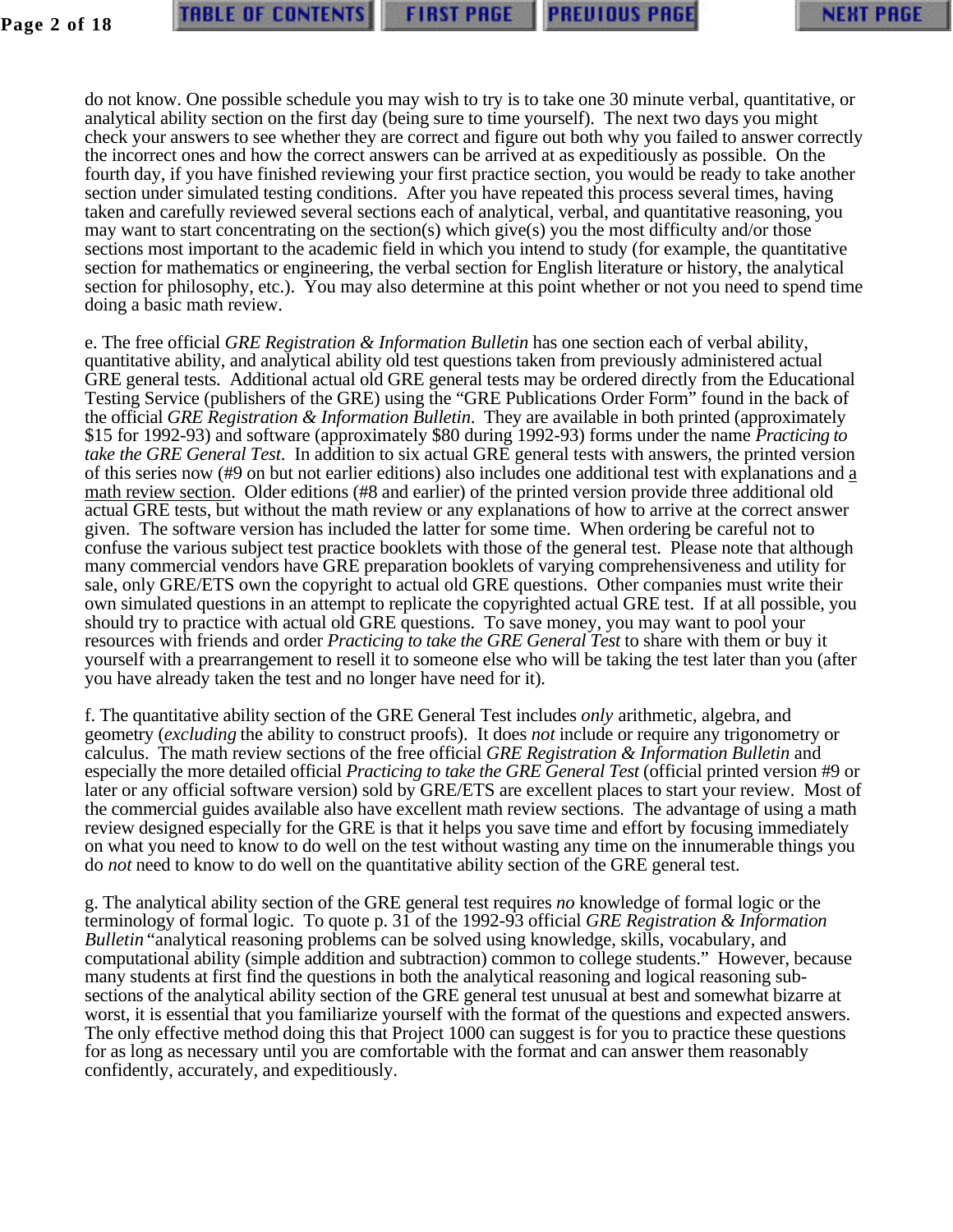h. Knowledge of cognates (the thousands of words that are similar in meaning and spelling in both English and Spanish due to their derivation from a common ancestor in Latin) is a resource that students with some degree of fluency in Spanish may find helpful with the verbal section of the GRE general test. For example, some words that are relatively uncommon in English (such as "felicity") have cognates that are much more frequently used in Spanish (in this case, "felicidad"). Be careful, however, of "false cognates" (for example, "éxito" in Spanish means "success" *not* "exit" or "leave") which may be the result of coincidences in spelling between the two languages or the evolution of meanings over time. A knowledge of prefixes, suffixes, and word roots derived from Latin that are common in English (and Spanish) can also help you figure out the meaning of words you otherwise are unfamiliar with.

i. When practicing with actual old GRE test questions be sure to learn the distinctly different question and answer format of each sub-section of the three major sections of the GRE general test. More specifically, learn carefully the different rules, expectations, and answer formats of the "Analogies", "Antonyms", "Sentence Completions", and "Reading Comprehension" sub-sections of the Verbal Abilities section; the "Quantitative Comparison", "Discrete Quantitative", and "Data Interpretation" sub-sections of the Quantitative Abilities section; and the "Logical Reasoning" and "Analytical Reasoning" sub-sections of the Analytical Abilities sections of the GRE general test. Familiarity with these sub-sections will save you time during the test that you can use either to answer more questions or to have more time to think about the answers to difficult questions.

j. Pace yourself carefully when taking the test. Your GRE general test score is determined entirely by the number of correct answers that are recorded on your answer sheet. Every single question answered correctly no matter how simple it was to answer counts exactly the same toward your score as the most difficult question to answer. It only makes sense therefore that you should first answer the questions that take the least time and seem easiest and save the more difficult questions for last. You may then want to consider dividing the difficult questions into two categories: (1) those you have no idea how to answer or do not have enough time remaining to answer; and (2) those you can probably answer correctly, but need time to do so. It's probably a good idea to guess outright the answers to #1 while working through those in #2 until you determine the answer. Do not spend too much time on any one question, however, unless you have answered all the others first! You may find it helpful to know that generally speaking questions are ordered from easiest first to most difficult last within each sub -section (be sure to note however that there are two to four sub-sections within each 30 minute section—each subsequent sub-section beginning over again with the easiest first). Needless to say, what one person finds easy another may find difficult and vice-versa.

k. There is no penalty or subtraction from your score for wrong answers on the GRE general test (*although there is on the GRE subject tests which unlike the GRE general test require a more restrained guessing strategy*). Because every correct answer on the GRE general test counts exactly the same toward your final scores, and because there is no penalty for wrong answers, you should never leave the answer "bubble" blank for any question. If you do not know the answer to a given question, or do not have enough time remaining to answer the question, you should guess. If you are able to eliminate one or more possible answers, record your best guess on the answer sheet. For all questions that you do not have enough time to even look at or for which you cannot eliminate any of the possible answers, you should consistently enter the same answer. This should be your choice of "A", "B", "C", or "D" (do not guess "E" unless you have already eliminated some other choice or choices because it is an option on only some questions). Since the test is designed so that there are roughly an equal number of "A"s, "B"s, "C"s, and "D"s, guessing the same "favorite" letter every time you do not know the answer or cannot eliminate any of the possible answers should answer approximately 25% of these questions correctly. Depending on how many questions you are forced to answer by guessing in this manner, the positive effect on your score as opposed to leaving them blank could be quite significant.

l. Project 1000 participants are invited to attend free workshops on preparing for taking the GRE to be held in select cities across the nation (travel will be at the student's own expense). Call Project 1000 staff for information regarding sites and dates.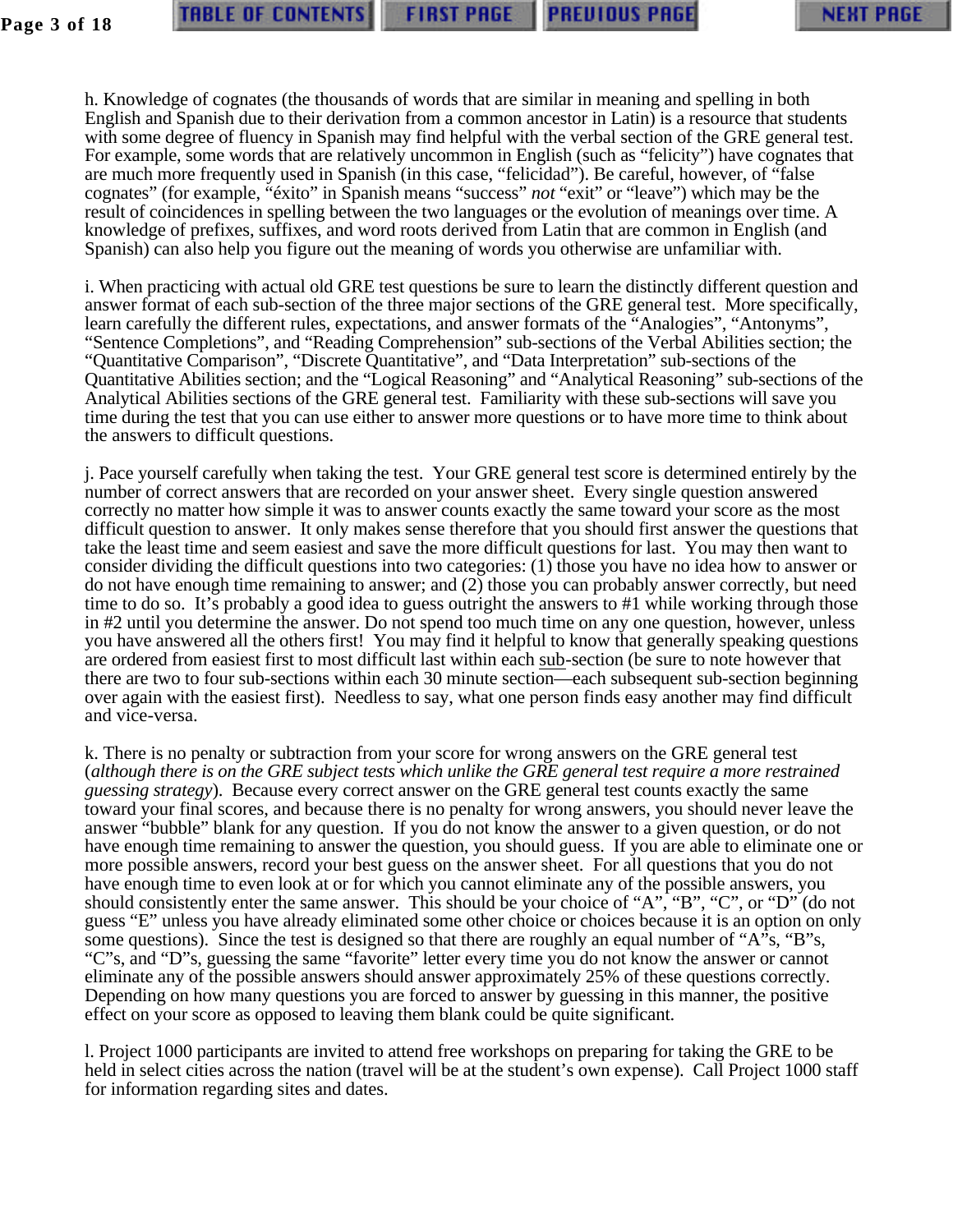m. Do not be discouraged if even after repeated practice you are unable to answer all questions in a given section within the 30 minutes allotted. The test is designed so that *most* test-takers will not have enough time to comfortably answer every question. After careful practice, learn to answer as many questions on the GRE general test as you can and to effectively guess answers for the rest. Keep in mind that the test is designed so that nearly half the people taking the test will answer less than half the questions correctly.

n. Relax as much as possible and remember that the GRE is only one of many factors that are considered in graduate school admissions.

### **When is the best time to take the GREs?**

It is strongly recommended that you take the GRE general test in the Fall preceding the year for which you are trying to gain admission rather than in the Spring immediately prior to the semester of planned admission (and even better still during the June between your *junior* and senior years). The best time to take the GRE subject test (if required by the programs to which you are applying) is during December of your senior year (unlike the GRE general test your scores should improve the more you learn, but you cannot take it any later and still have the scores reported in time to meet most graduate school application deadlines). Higher percentages of Hispanic students take the GRE later in the year than Anglo students. This is not the best strategy because it greatly reduces the opportunities to be admitted into selective graduate programs and especially to receive financial aid if admitted.

## **Can Project 1000 help with the cost of the GRE?**

The Graduate Records Examinations Board provides Project 1000 with a limited number of vouchers which can be submitted to GRE/ETS *in lieu of payment* of their standard fees for taking the general test, taking the subject test, and requesting additional score reports. Eligibility for these fee waiver vouchers is based on both eligibility for Project 1000 and financial need. If you have been receiving financial aid as an undergraduate student or if you have been out of school for several years and your working income has been low, you may be eligible. To be considered, please complete your GRE registration form, attach a copy of your GAPSFAS or other Financial Statement, and send it to Project 1000. If Project staff determine that you are eligible for a Project 1000/GRE fee waiver voucher, we will forward your GRE registration form with a fee waiver voucher directly to GRE/ETS for processing. Conversely, if Project staff determine that you are ineligible for a Project 1000/GRE fee waiver voucher, we will return your GRE registration form directly to you. In the latter circumstance, you then would need to send your GRE registration form *with payment* directly to GRE/ETS. IMPORTANT NOTE: Since it will take several weeks to receive, review, and forward or return your GRE registration form and fee waiver request, be sure you send them to us *well before the registration deadline* for the date you wish to take the GRE. Please contact Project 1000 (1-800-327-4893) if you have any questions about this procedure or would like additional information about GRE fee waivers.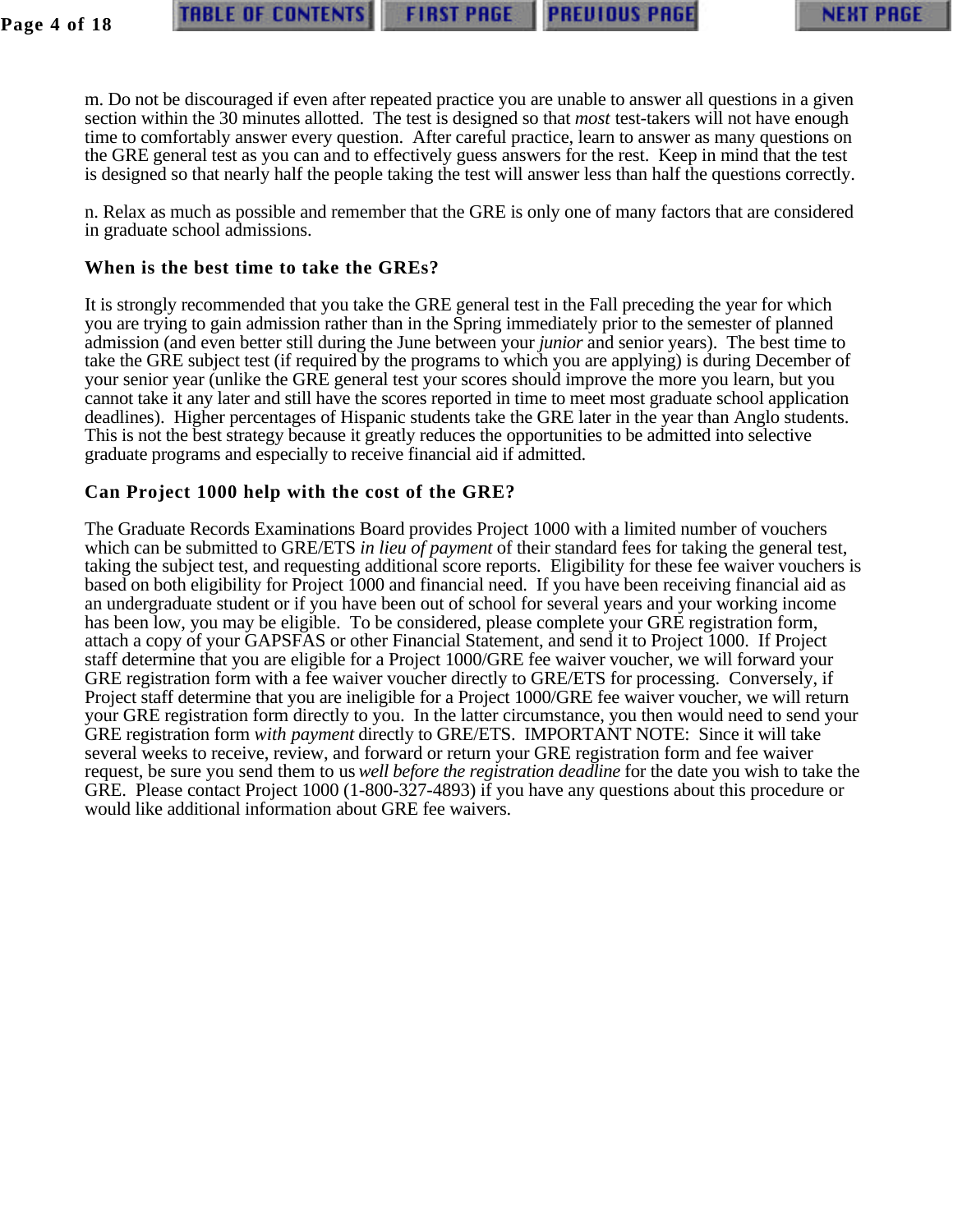Page 5 of 18

**PREUIOUS PAGE** 

# **Test-Taking Tip Sheet**

**NEW CRAW DOWN CONTINUES IN A CARD OF A STREET AND A STREET AND A STREET AND A STREET AND A STREET AND A STREET** 

# General **A**

This is one of a series of test-taking tip sheets developed to provide Latino and other Hispanic students with important information about preparing for standardized tests. This tip sheet provides general information. All of the tip sheets have been written by Educational Testing Service (ETS) staff members experienced in the development of tests, in collaboration with representatives of the ASPIRA Association, Inc. Other separate tip sheets provide information on analytical, reading, verbal, writing, and quantitative questions.

By the time you have reached college, you have probably taken several standardized multiple-choice tests. You are likely to remember your elementary and high school teachers administering those tests in your classroom. Through such experience, you have probably learned that tests are important because they let you show how much you have learned over the years or in a particular course. At this point, you may be thinking about becoming a teacher or going on to graduate school - perhaps business, law, or medical school. In most cases, you will have to take at least one standardized test as you pursue your goal. What follows is some basic information that you should have to increase your chances of doing well on any standardized test you may need to take now or in the future. The best preparation, however, remains good solid academic courses taken with enthusiasm.

#### **Be a good consumer**

The best source of information about a particular test is usually the test maker. Most test publishers today provide either free or

at a modest cost copies of actual tests that have been given previously. Make sure you have at least one of these disclosed tests. Be sure to review it and any other material provided by the publisher. This is important!

Know what the test is supposed to measure and what it is not supposed to measure. Know how the agencies and/or schools to which you are applying use the test. For example, is there a cut score - i.e., a score below which your application or certification will not be considered? If so, set your desired score above, not at, the minimum required. Thus, your strategy in preparing for the test allows for encountering more difficult items than you had anticipated.

Flan to do your best the first time you take the test. There are several reasons for this suggestion. First, it saves you time and money. Second, if you don't do much by way of preparation in the interim between two tests, it is unlikely that your score will increase, and it could decrease. Finally, unless you are required to reach a certain minimum score, as, for example, with examinations that are used nationally for teachers, schools are generally encouraged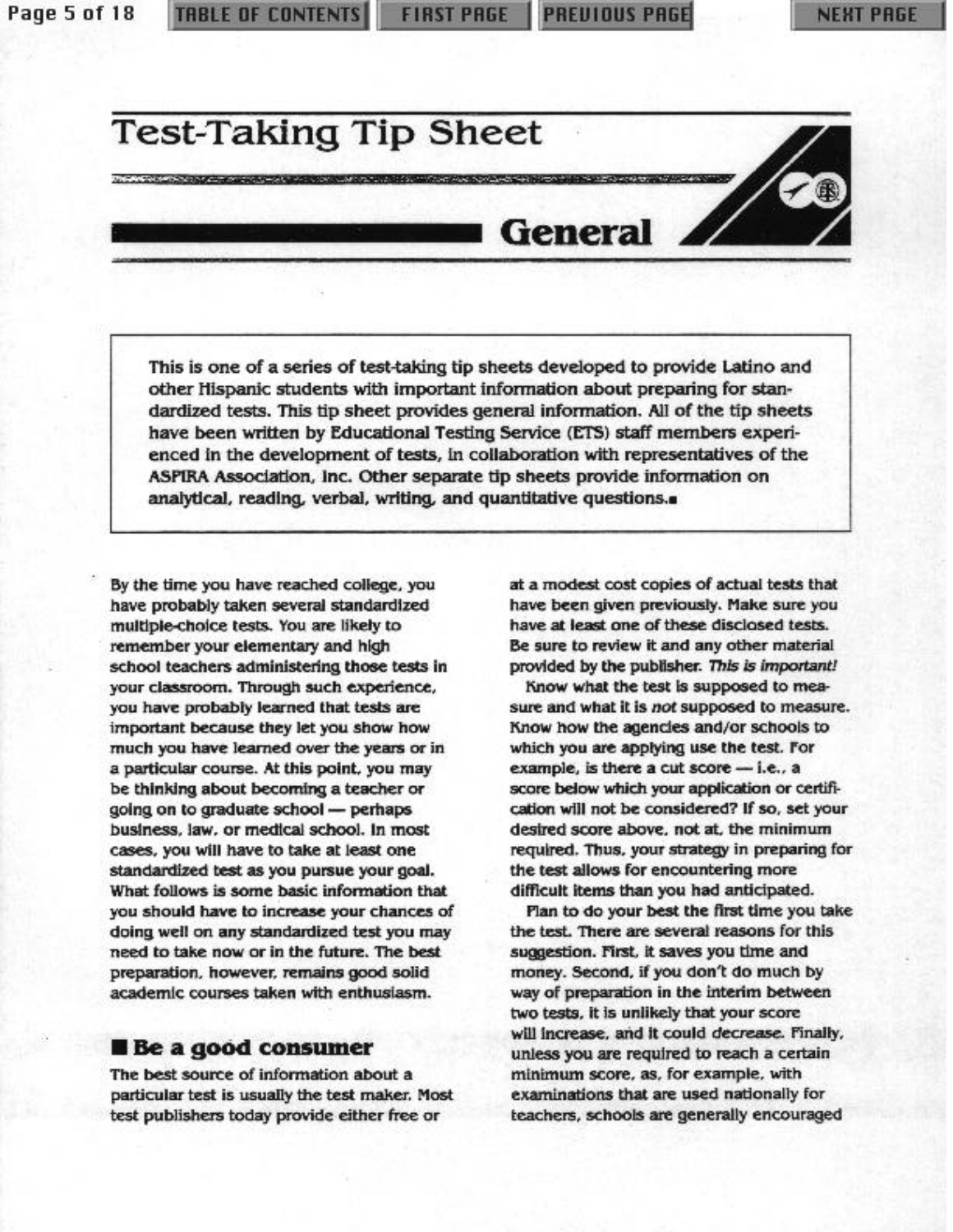to average your two scores, rather than simply take the higher score.

Once you have a sense of why you are taking the test, what it measures, and what score you are aiming for, it is time to begin preparation. The next section is divided into three parts: what you should do before taking a test, what you should do during a test, and what you should do after taking a test..

### **B** Before the test

You should have in hand the most up-to-date information on the test you will be taking. You need the testing program's bulletin of information for the current academic year. It is vital that you have the current version of the bulletin because it will reflect any changes that have been made in the test.

#### Assessing your strengths and weaknesses

Becoming familiar with the types of questions on the test increases your confidence. Also, some question types seem complex if you first see them in the actual testing situation. To take a sample test, spend some time each day sitting at your desk with a timer. Take one section of the test in the time allocated. Put the test away and go on with other activities. The next day, find the answer key and score the section. Try to determine why you got the correct answers and why you got the incorrect ones. On the third day, take another timed section. On day four, score it and try to determine again why you answered correctly or incorrectly. Continue this way until you have finished the entire test. Then compute your score using the information provided with the test you are using. At some point you should begin to spot patterns to your responses. For example, are you good at determining the tone of a passage, but not very good at inferences? Are you terrific with fractions, but terrible with the placement of decimal points? You may discover that what you thought were

your weaknesses are not really your weaknesses at all. Work hard defining your problem areas.

Once problem areas are identified, you need to decide if the test contains enough of those types of questions to make it unlikely that you would score well. If so, try to practice that question type as much as possible. Consider going to the reading. writing, or math skills center and asking for help. This leads to an obvious point that is often overlooked. Don't procrastinate in taking the sample test. The earlier you identify strengths and weaknesses, the longer you have to work on any problems.

#### **Getting prepared**

If you haven't had mathematics in a long time or if you have been using a calculator or the computer to do high-level math. consider a math review. Most standardized tests at the graduate level require arithmetic, first-year algebra, and plane geometry, not calculus. Your review of the practice test may have already made you aware of this.

Know the time allocated for each section, how many sections there are in the test, and what the time "feels like." Practicing with this in mind should be helpful to you.

Make sure you completely understand the directions with the help of the bulletin of information. Some question types have lengthy and complex directions. Not knowing them well before you take the test cuts down the time you can give to working on the questions themselves. This is particularly true with the analytical question types that are a part of the Graduate Management Admission Test, the Graduate Record Examinations General Test, and the Law School **Admission Test.** 

Make sure you know prefixes and suffixes so you can guess intelligently at words you do not know. Here are some; consult a good grammar book or an English professor for others.

Copyright @ 1991 by Educational Testing Service. All rights reserved. Educational Testing Service. ETS, and the ETS logo are registered trademarks of Educational Testing Service.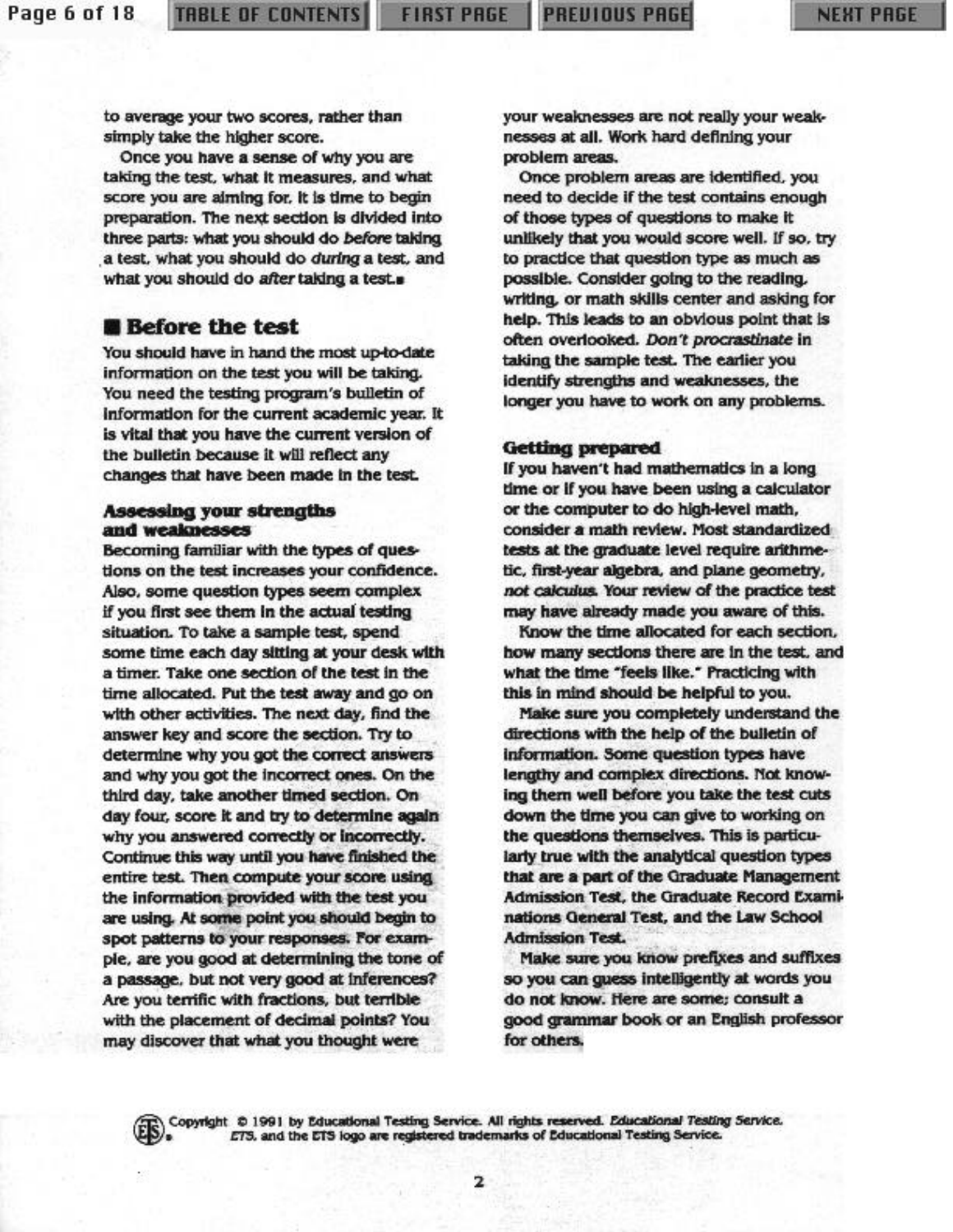#### Page 7 of 18

#### **TABLE OF CONTENTS**

**FIRST PAGE** 

**PREVIOUS PRGE** 

#### **Prefixes**

 $a = not$ bio = life, living things retro = backward,  $co = with$  $de = away from$  $ex = out.$  former inter = between micro = small omni = all

peri = around, about back, behind syn = together, with trans = beyond. across ultra - beyond, very much

#### **Suffixes**

ary = pertaining to ance - state of being ee - one who is ic - like, made of

 $ier = one$  who does ology = study of tude = condition, state of being

Find out what materials you may and may not take to the testing site. You probably will need several No. 2 pencils and a watch. You probably will not be permitted to take a calculator, extra blank paper (write directly in the test book), or any materials for lastminute cramming. In many cases, photo identification may be necessary. Don't forget your admission ticket!

Find out whether there is a penalty for quessing. The bulletin of information should provide this information. If there is not, then be sure to fill in an answer to every question. You have nothing to lose since no points will be subtracted. If there is a penalty for guessing, by practicing on the sample test you can find out how good a quesser you are. For many tests you lose one-third to one-fourth of a point for each wrong answer. This total is then subtracted from the actual number of questions you answered correctly in determining your score. Most sources indicate that if you can narrow the possible answers to two, you increase your chances of getting the right answer. This does little good, however, if you are a terrible guesser. Find out before the actual test. Then either find some ways to improve your quessing ability or decide. by reviewing your guessing pattern, approximately how many questions you can afford to guess.

#### **During the test**

Get to the test site early - perhaps a half hour before the time you are required to report. This gives you a chance to find the testing room, relax, and become aware of any unanticipated circumstances like a room that feels cold, a shortage of lefthanded desks, and so forth. The test center supervisor may then be able to meet your needs.

Work carefully on the designated test section. Remember, since you have to read a question in order to find out what it's asking and what the answer choices are, you should simultaneously make a determination on whether:

- 1) You know the answer and should immediately mark the answer sheet, or
- 2) You think that if you have enough time you can get the answer, or
- 3) There is no way you have any idea of what is being asked.

For the sake of organization, for situations (2) and (3) you may want to consider making two types of marks in your test book for example, a pencil dot if you think you can answer with enough time and a minus sign where it appears hopeless. Remember, if there is no penalty for guessing you are going to answer every question anyway, so the minus sign is just a way of reminding yourself where these questions are.

For the section you are working on, save a few minutes to go back to questions that need more time. Five minutes should be enough. In cases where there is no penalty for quessing, use the last 30 seconds before time is called to make sure that for each question you have filled in a space on the answer sheet.

Do not let other test takers distract you from your task. Those who receive your scores do not know if you finished first or last. This is not the time to worry about whether someone else has finished before you..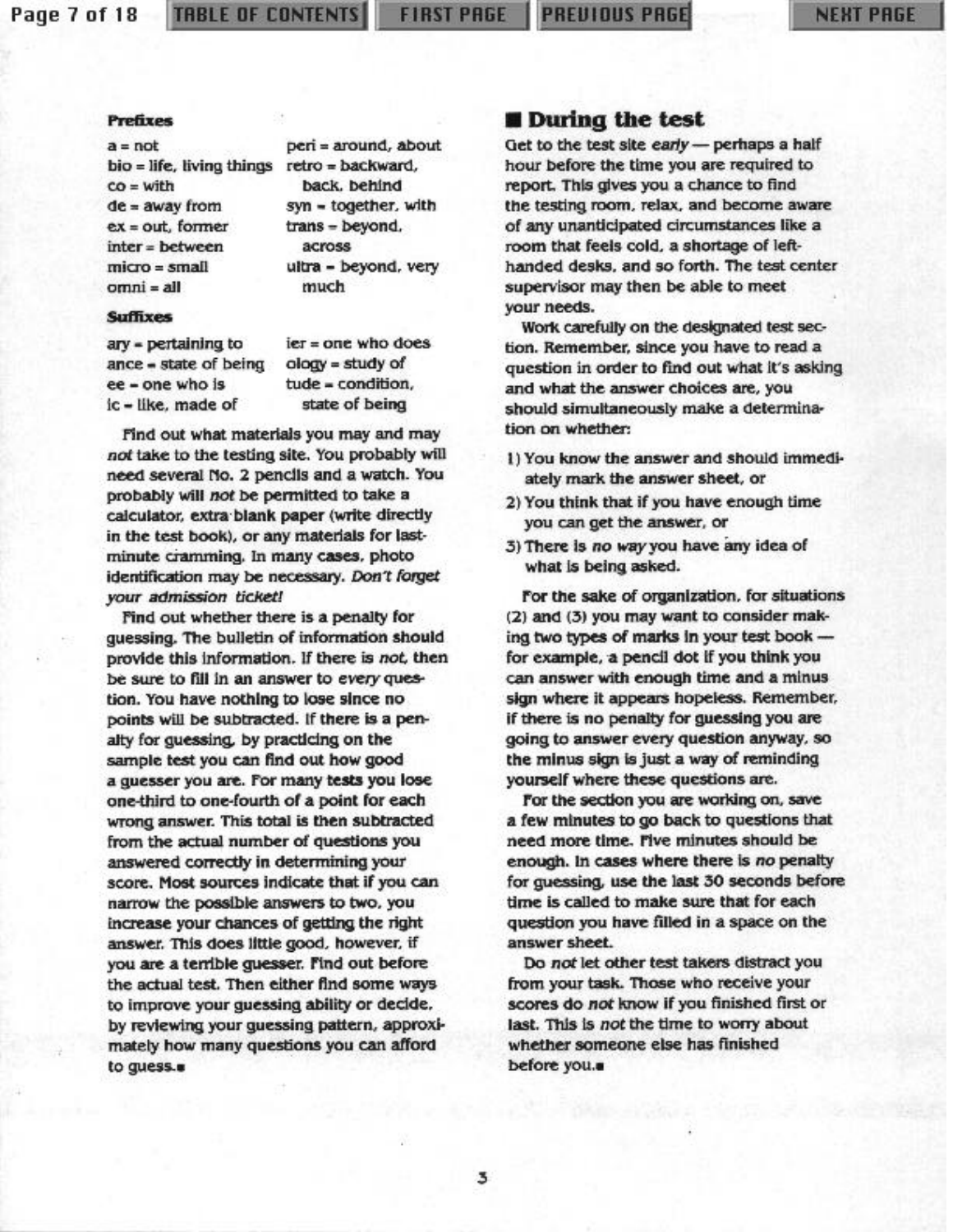Page 8 of 18

#### **TABLE OF CONTENTS**

**FIRST PAGE** 

#### After the test

It is hoped that following the suggestions above will help you have a wonderful testtaking experience. But if you feel you did not do your best because you were sick or too nervous or not well enough prepared, consider canceling your scores. This can generally be done by speaking to the test center supervisor or by contacting the test maker within a few days after the test. You should realize, however, that your answer sheet will not be scored at all, and, in some cases, the institutions you have designated will receive your name on the score roster with a notation that your scores were cancelled. Check your bulletin for information about score cancellation.

If you are a junior and taking the test early, consider having the scores sent only to you. This will give you the chance to review your scores in light of your goals and consider whether you earned a score that you feel is in line with your abilities. You should be aware, however, that if you have your scores sent just to you, you will probably have to pay additional fees for score reports to be sent to the agencies and institutions you want to receive them. In any case, if you have used the available practice tests under timed conditions, you may not need to use this option since you should have a fairly good idea of how you are likely to perform on the actual test before you take it.

If it is available, consider ordering a copy of the actual test you took and a copy of your answer sheet. You can review your performance, and you may find the review useful in preparing for your next standardized test.

Use the following list to get information about some of the major standardized tests: **Graduate Management Admission Test** (QMAT) P.O. Box 6101 Princeton, NJ 08541-6101 (609) 771-7330

**Graduate Record Examinations Program**  $(QRE)$ **Educational Testing Service** P.O. Box 6000 Princeton, NJ 08541-6000 (609) 771-7670

Law School Admissions Council (LSAT) **Box 2000** Newtown, PA 18940-0998  $(215)$  968-1001

Association of American Medical Colleges (MCAT) Suite 200 One Dupont Circle, NW Washington, DC 20036 (202) 828-0400

**Teacher Programs and Services** (NTE) **Educational Testing Service Box 6051** Princeton, NJ 08541-6051 (609) 771-7670

This test preparation tip sheet was originally prepared by Carole D. Slaughter of Educational Testing Service at the request of the Steering Committee for the HBCU-ETS Collaboration. Inquiries may be addressed to the Office of the Corporate Secretary, Educational Testing Service. Princeton, NJ 08541.

Permission is hereby granted to any school to reproduce this tip sheet in limited quantities for its own not-for-profit use, provided that the copyright notice is retained in all reproduced copies exactly as it appears on this sheet.

Information about the programs and services provided by ASPIRA can be obtained from the ASPIRA Association. Inc., 1112 16th Street, NW, Suite 340, Washington, DC 20036

Carole D. Slaughter, Series Editor, Ruth Klastow, Production Coordinator, Test-Taking Tip Sheets

88997-03821 - S61M50 - Printed in U.S.A.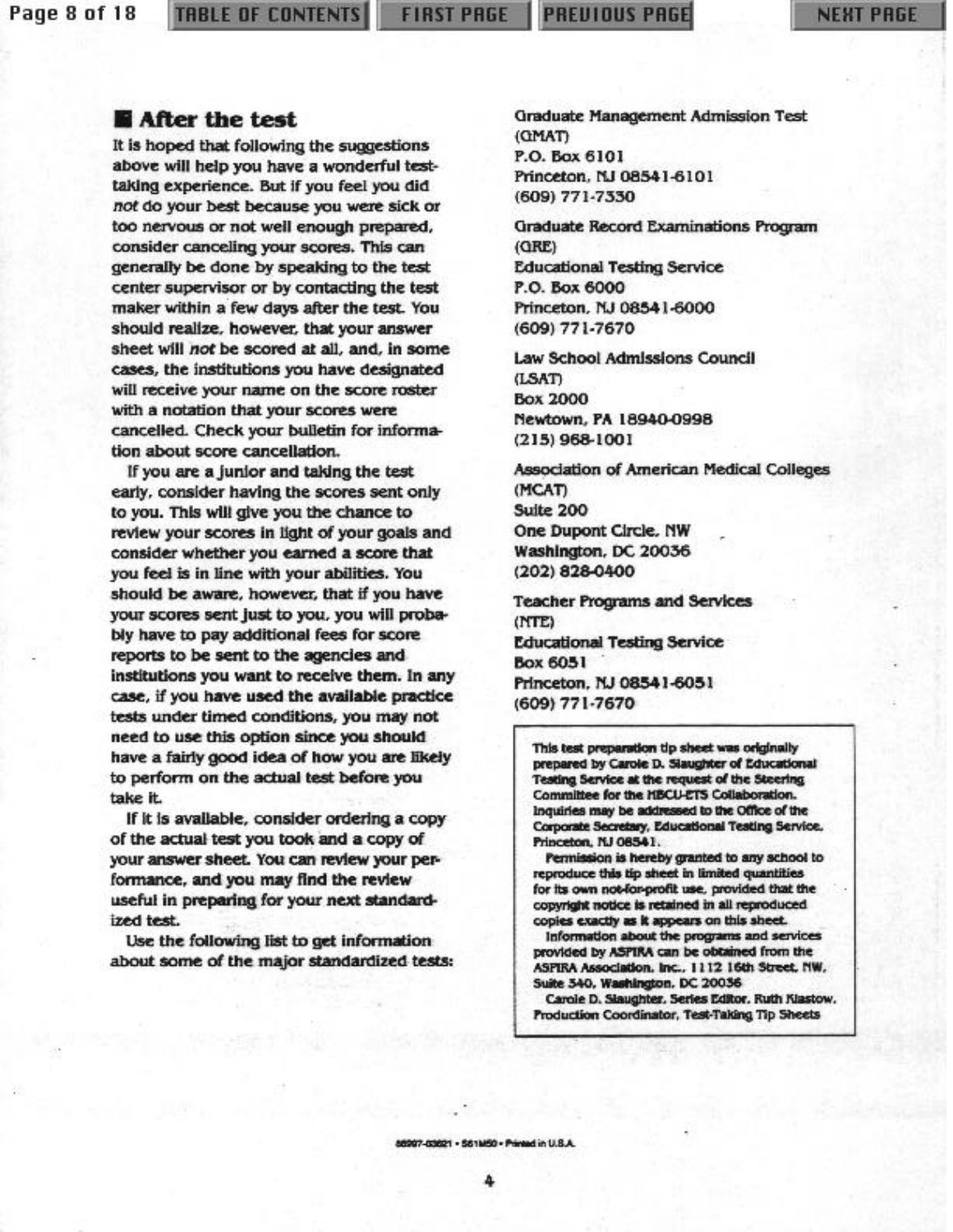Page 9 of 18

HO 1.2

# **WHAT WOULD YOU DO?**

Read each statement carefully; decide whether each is true or false. To indicate your answer, circle "T" for true or "F" for false.

- T F 1. Test questions should be answered in order no matter how long it takes for each answer.
- T. F 2. You don't need to bother with the directions given within the test. It's easy to figure out what to do without reading the directions.
- T - F 3. If there is time left after finishing the test, you should review your answers, even those you weren't sure of.
- т F 4. Even though there is a time limit on the test, it's okay to spend as much time as necessary on each question.
- т F 5. When you're not sure of the answer to a question, you can sometimes eliminate choices and then guess from the remaining choices.
- F 6. With a multiple-choice question, you don't need to read all the possible т choices before answering.
- 7. After answering each question, it's a good idea to make sure you have T - F marked the answer you meant to mark on your answer sheet.
- 8. The more nervous you are while taking a test, the better your chances of т F getting a good score.
- $F$ 9. You are in the testing room. The test supervisor has just explained about т taking the test and asks, "Are there any questions?" You should not ask questions if no one else does.
- T F 10. Suddenly you realize that you marked the answer to question 25 opposite number 24 on your answer sheet. This means that you probably skipped an answer somewhere and you should go back to find where.

usation Board and Educational Teating Service. All rights reserved. Permission is get (C 1989 by College Entraince Exam partied to leaching and guidance staff in state-approved and/or accredibid diploma-graming seco<br>as this page in its entirely in limited quantities for leaching purposes only. No commercial vise of graming secondary schools to<br>Hercial vise or lurther distribution y gramed to teaching and guidance staff in stab

ZU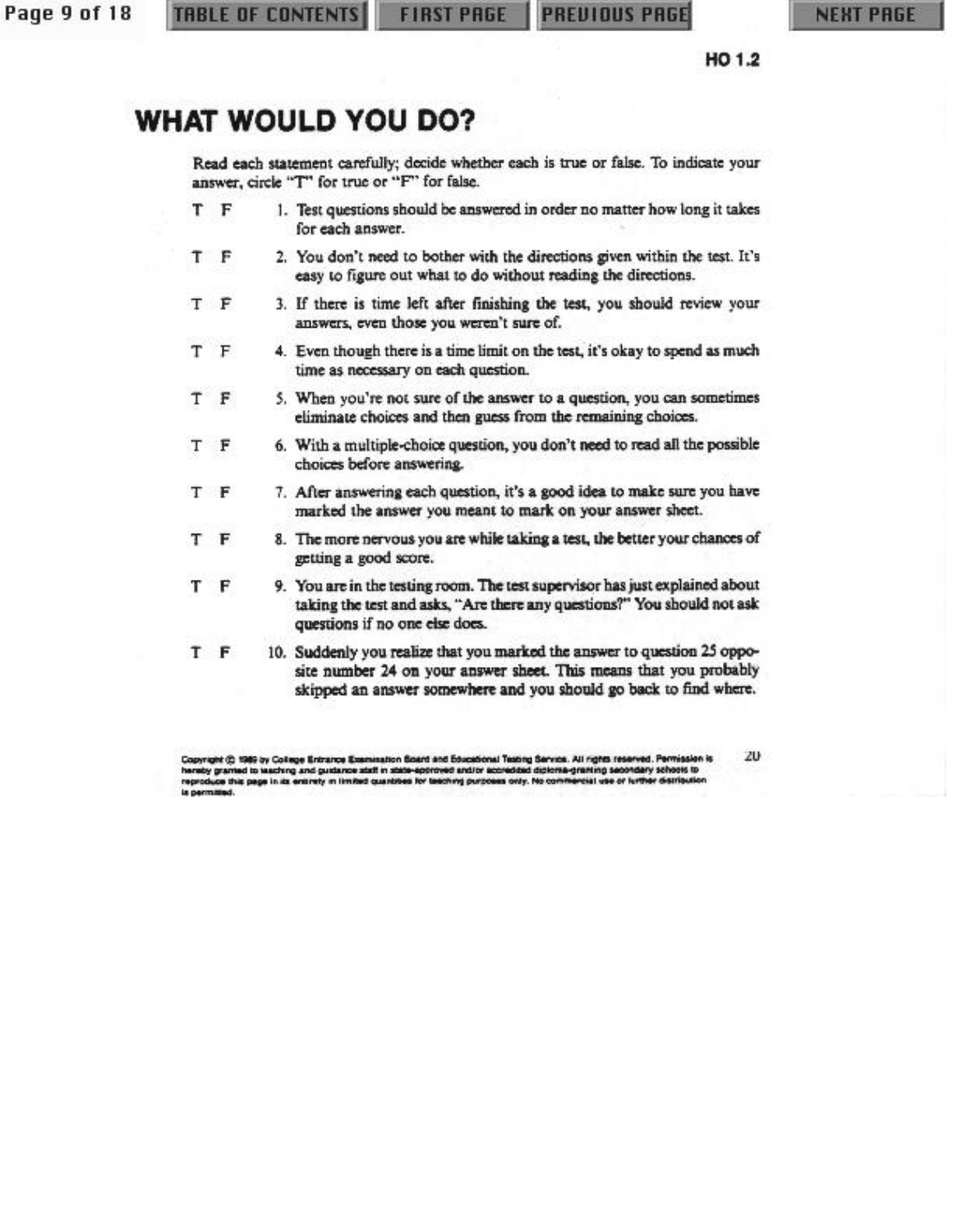Page 10 of 18

# Answers to WHAT WOULD YOU DO?

- I. FALSE. Test questions should be answered in the order they appear until you come to a question that you can't answer or aren't sure of. You should leave that question blank and go on to questions that you can answer. If you have time, you can go back to that question and spend more time on it later. Spend your time on the questions that you are most likely to get right.
- 2. FALSE. It's important to be very sure that you understand the directions given on the test; otherwise, you might be giving wrong answers to questions when you really know the answer. You should become familiar with the directions before the test, and then you need only read the directions quickly to be sure of the kind of questions to expect.
- 3. TRUE. Use every available minute to review the test and to work on the more difficult questions.
- 4. FALSE. You should pace yourself so that you spend your time on the questions that you have the best chance of getting correct. Within each question type, the easier questions come first, except for reading comprehension questions. Some question types take longer to answer than others. (Later in this course you will learn how to pace yourself during the PSAT/NMSOT.)
- 5. TRUE. This is a good way to increase the chances of picking the correct answer, even when you don't know the answer.
- 6. FALSE. Often, multiple-choice question directions tell you to pick the best answer. You have to read all of the choices to be sure that you have picked the best ancorer.
- 7. TRUE. If you are not careful to mark the answer in the right place, the scoring machine will count your answer wrong even though you knew the right answer. Check often to be sure that you are answering the same number question that you are marking on the answer sheet.
- 8. FALSE. A little anxiety may help you do better by focusing your attention on the test, but very high anxiety may have the opposite effect, making you worry about the test and how you are doing instead of using your margy to work on the test questions. (If you think you have a problem in this area, ask the teacher to help you with some of the information that is provided with this course.)
- 9. FALSE. Ask questions until you are sure you understand what you are to do with the test. The supervisor can't help you with the answers, of course, but he or she has the responsibility to explain anything about the oral directions or the testing situation that is not clear to you.
- 10. TRUE. Otherwise, the answers that are in the wrong place will probably be scored as wrong. If you don't realize that this has happened until the end of the test, you should tell the test supervisor.

HO 1.2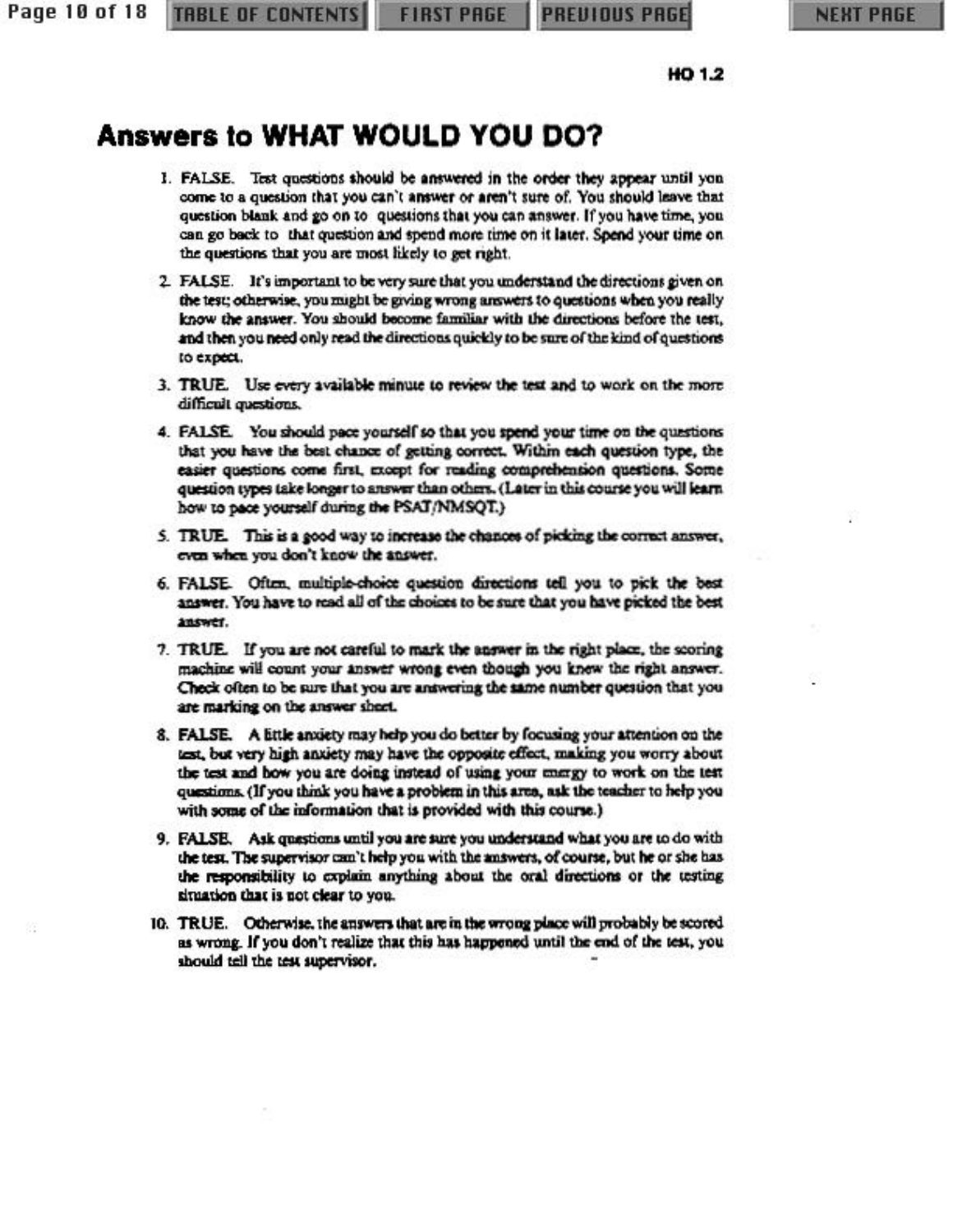HO 3.2

## **FOLLOWING DIRECTIONS**

Let's check up on your ability to read and follow directions. The exercise below is a special set of tasks to see how good you are at following directions. You will need a sheet of paper to work on.

#### **Directions:**

- 1. Read all of the directions before doing anything else.
- 2. Write your name in the upper right-hand corner of the paper.
- 3. Fold the paper in half lengthwise.
- 4. Write your name on the outside of the folded paper.
- 5. Print the letters of the alphabet beneath your name.
- 6. Add these numbers and print the sum beneath the alphabet: 2, 32, 6, 90, 45, 209.
- 7. Open the paper up and write your teacher's name.
- 8. Write your date of birth beneath your teacher's name.
- 9. Place your folded paper on the floor.
- 10. Do not do anything asked for in 2 through 9. Raise both hands high and smile. Do not say anything.

aton Board and Educational Testing Service. All rights reserved. Permission is<br>in state-approved and/or accredited diploma-granting secondary schools to Copyright @ 1989 by College Entra sce Examine granted to beaching and guidence staff in state<br>ca this page in its entirely in kinited quantities al use or turth er distrit ties for teaching purpo

27